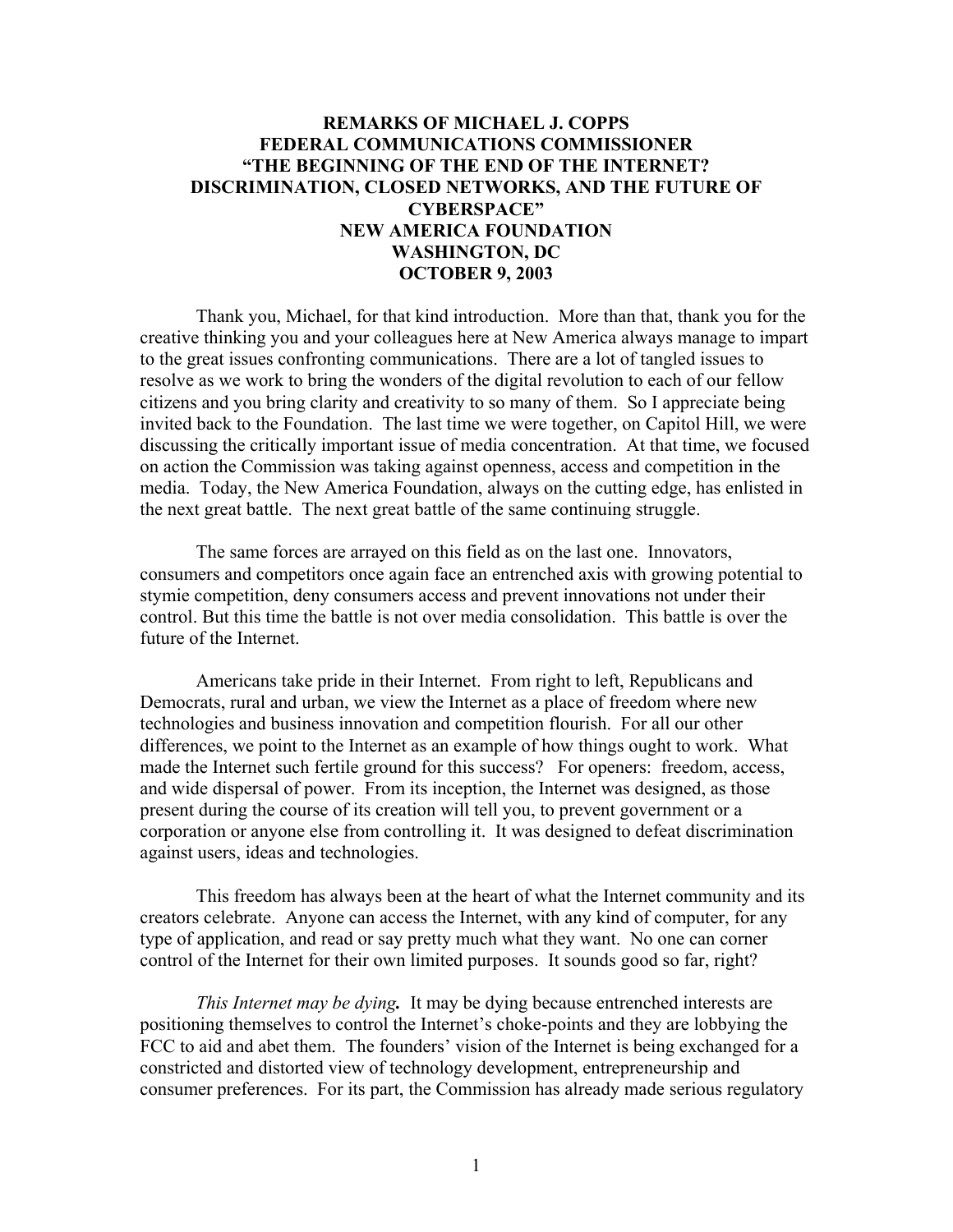miscalculations that could endanger the freedom and lifeblood of the Internet sooner rather than later. We seem to be buying into a warped vision that open networks should be replaced by closed networks and that traditional user accessibility can be superceded by a new power to discriminate. Let this vision prevail and the winners will be entrenched interests with far greater power than they have today to design and control the Internet of the future. I am not singling out one specific industry here. I am talking about any company that controls a choke-point. They may be doing what comes naturally and they may be doing what they think is right, but the result may well be contrary to the inherent dynamic of the Internet and to the needs of the American people. If these interests get their way, the losers will be innovators, technologists and business users, for openers and -- more importantly -- legions of consumers and citizens who make up the Internet community.

The life-threatening disease comes, strangely, in a prescription bottle. Many in industry and government prescribe closing off Internet openness a cure for telecom's ills. They claim that all they are doing is "letting the market reign supreme," and "deregulating," deploying the rhetoric of Libertarianism to serve their agenda. They are fond of railing against picking winners and losers when they are in fact picking winners and losers themselves. We've been in this same place in other major debates at the FCC over the past two years. The details may differ; the direction is the same. I believe that if the Commission's present mind-set is fully implemented, we will look back, shake our heads and wonder whatever happened to that open, dynamic and liberating Internet that once we knew. "What promise it held," we'll say. If that happens, history won't forgive us. Nor should it.

 A funny thing happened as I was writing these remarks. The Ninth Circuit Court ruled in the *Brand X* case. And it vacated the Commission's troubling plan for cable broadband service. But even this important ruling has limited scope. It does not go, because it could not go, beyond cable to encompass DSL and any other technology that could act as a choke-point and give a few people too much control over the Internet. Some argue that because of the ruling the FCC will not rush forward in other areas until the issue is resolved in the courts. I have no such expectation.

Our ill-advised policy impacting the Internet is only one piece of a tectonic shift across the whole wide range of telecommunications and media issues at the FCC. From media to telecom to the Internet and beyond, we appear to be rushing toward breathtaking change in regulatory policy. The Commission strikes me as on course to replace open networks with closed systems. It is permitting, even encouraging, competition to wither in the face of centralization. And it is short-changing its responsibility to protect the public interest.

Not enough people outside Washington have paid attention to the momentous decisions already taken. With the exception of media concentration, wherein the brazenness of what the Commission decided and the stealth process it used to get there aroused the ire of millions of Americans, many of these other proceedings remain inside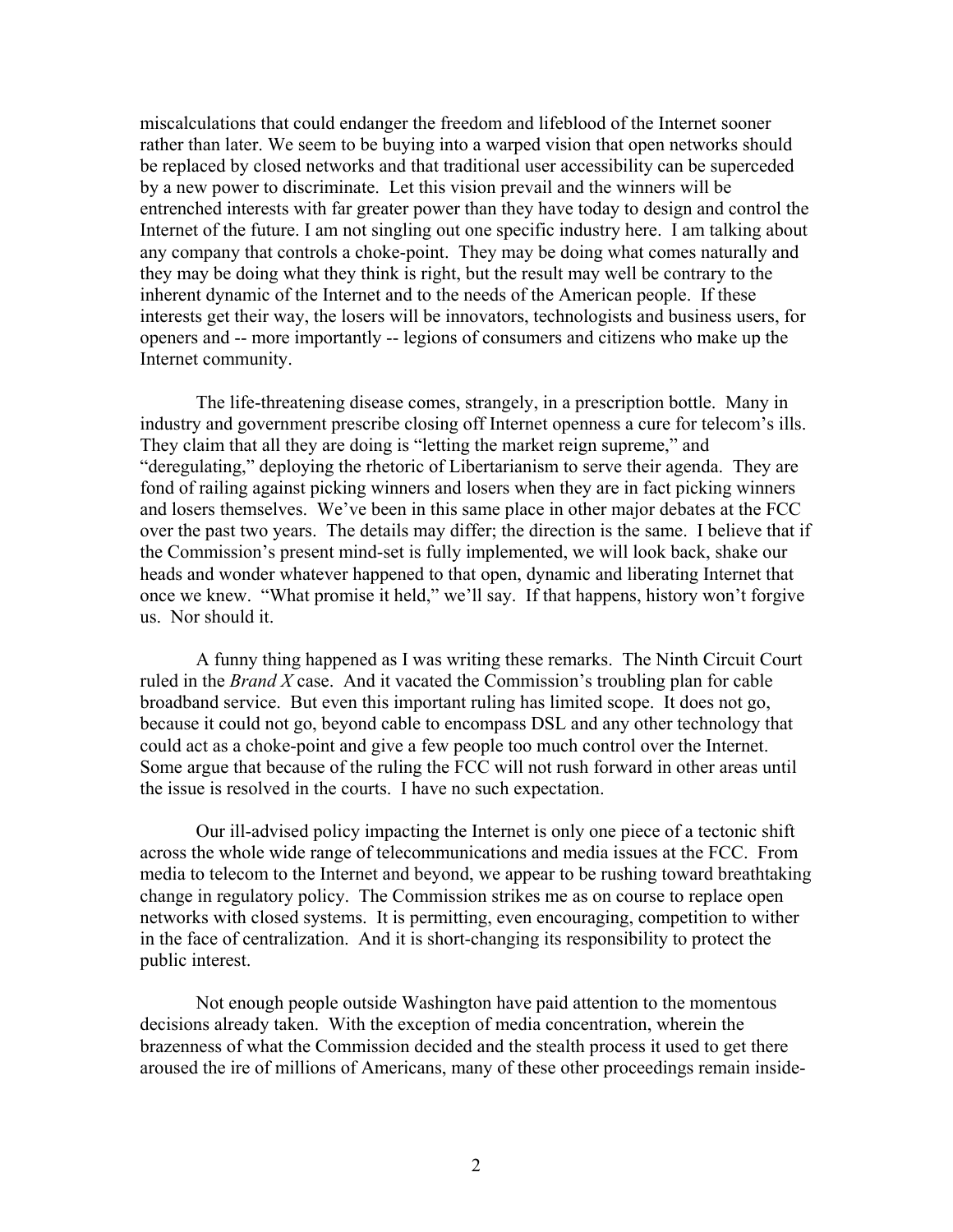the-Beltway games even though they will cause gigantic seismic shocks all across the country. I don't want that to happen. I don't think most of you do, either.

 Back to the battle at hand. Let me lay out the dangers I see in the Commission's proposals as they relate to the Internet and then offer some alternate thinking that I believe would better protect the vitality, freedom and original vision of the founders.

The Internet has already accomplished so much. It has become an engine of economic growth. A tool of education. A health provider. An entertainer. It will change the ways we govern ourselves and grow to be, I believe, a dynamic force against political oppression in regimes that are now closed. The power of the Internet resides, as its founders foresaw, in its decentralization. There is no central headquarters through which every communication is forced to pass. Millions of dialogues occur simultaneously. People share news, information and experiences from anywhere to anywhere because even if they aren't connected to each other, even if someone tries to interrupt a certain connection, they can route from open node to open node around the globe to find one another. It's more than just empowering. It may be the best and most democratic public forum that has ever existed.

What made it this way? What makes the Internet a place of freedom, technology development, competition and business innovation? What makes the Internet a place that Americans, conservatives and liberals alike, point to as an example of how things ought to work? What regulation, deregulation, unregulation, whatever, made it so that this dynamic and open platform developed as it did? And as the Internet enters its adolescence -- as it matures from the first hesitant steps of its dial-up infancy to the exuberance and freedom of broadband -- how do we keep it this way?

 These questions should be our starting point. The Internet developed this way in large part because it was allowed to grow without either governments or monopolies stifling its openness and connectivity. To understand this fully, you need to start with some history. It wasn't that long ago that one network --  $AT&T$  -- ran the whole show in the wireline world. AT&T had the power to decide how the network would be used. When innovators showed up at the door with ideas and new technologies, they were greeted with what I imagine was a courteous but quick "go away." For a long time, the FCC fully supported this type of network, and in fact served as its protector. It was thought that only through comprehensive control by a single company could the quality, safety and scale economies of the network be guaranteed. Bigger was better and uniformity and stability were thought to be worth the price of some lost opportunities for innovation and consumer benefits. This was government at its worst.

All of this began to change 35 years ago when an innovator called Carter Electronics Corporation developed a device that connected mobile radio-telephone systems to the wireline network. This device, called the Carterfone, had a cradle into which a regular handset was placed. It converted voice signals to radio signals without the need for a direct electrical connection. But the entrenched incumbent was convinced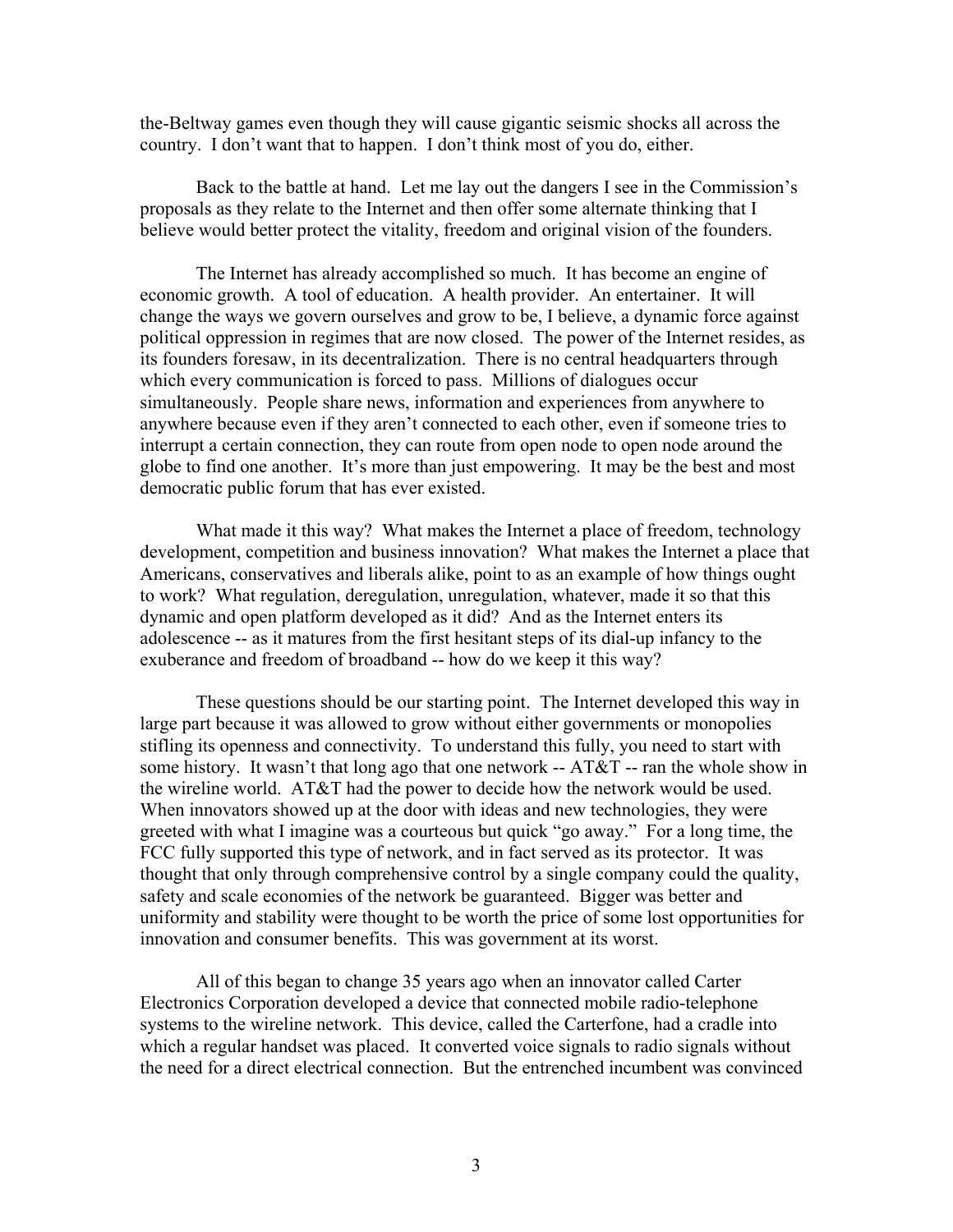that allowing this innovative and foreign attachment would bring down its entire system, because the incumbent did not build it, sell it and control it.

 Despite AT&T's complaints, the Commission changed tack, stood up to the monopolist and did the right thing. It *required* the company to permit this new application that attached to the end of the existing network. Alarms went up that this decision meant the end of network quality and the end of reliable service as we knew it. Of course, the doomsday scenarios never came to pass. Just the opposite came to pass. The idea of having a network that couldn't discriminate against innovators who wanted to improve it started to break the choke-hold that monopoly had on the system.

In the years after the Carterfone decision, as we entered the Internet age, the Commission reaffirmed its policy of openness and competition by protecting freedom on two layers: the access layer and the architectural layer. In its Computer Inquiries, another Commission said that common carriers which own transmission pipes used to access the Internet must offer those pipes on non-discriminatory terms to independent ISPs, among others. With these decisions we preserved competition in the information services market by ensuring that customers could reach independent providers. Congress then moved to protect the architectural layer. In the 1996 Act, it said that local telephone companies with choke-point control of physical infrastructures would have to unbundle their transmission networks.

Now both of these policies – protections on the access layer *and* on the architectural layer – are under attack at the Commission.

Carterfone and its progeny tell a story of how companies that control choke-points on the network have a built-in incentive to restrict and control customer use of that network. But this is also a story about the positive role the FCC can play to ensure that networks are open for innovation -- when we do the right thing. This was government at its best -- limited, yes, but effective.

Through such decisions, the foundation for our early experience with the Internet was laid. We had an open environment where consumer freedom to use the network would be bounded only by the need to prevent harm to the network itself. So when dialup technology came along, the Internet grew quickly. As dial-up kicked into high gear, e-mail exploded, research on every conceivable subject appeared with a click of the mouse, learning opportunities multiplied and streams of new services and products became available.

That was then. This is now. Today, as the Internet matures from dial-up to broadband, the FCC is positioning itself to change the rules, maybe even to call the game. Some important rules are already gone, others are on the block. If we continue down this path, we will end by undermining the basic end-to-end principle that made the Internet great. Control will have been wrested away from Internet users and given back to those interests that control the bottlenecks, just like AT&T controlled them not so long ago.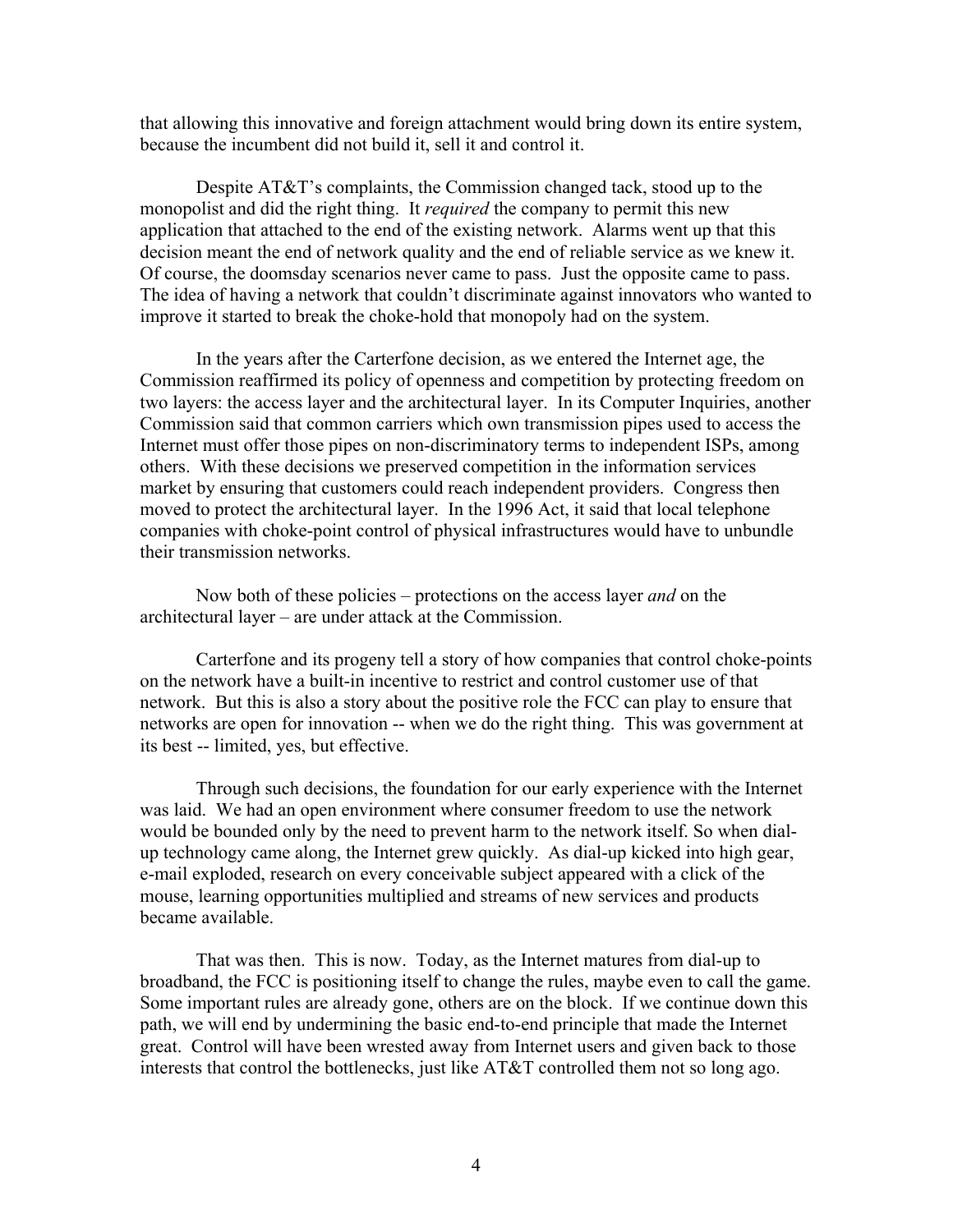Broadband should be another step in the path of Internet growth. It may fall far short of its transformative potential.

All the signals of where this Commission is heading are there for the looking. It has already voted to place cable modem services into the unprotected and porous world of Title I. Then it turned right around and reached a similar, if tentative, conclusion for wireline DSL providers – an interim decision that was set to be made permanent, I believe, before the end of the year, until the Ninth Circuit intervened this week. I fervently hope that the Court's decision will put the wireline classification vote off until we have more clarity on the transmission issues, but I'm not taking that to the bank yet after reading the Chairman's quick response to the Ninth Circuit vote in which he strongly disagreed with the decision and vowed to appeal it. Remember also that the majority wrote into its cable modem order -- maybe they saw the hand-writing on the wall -- that should the courts overturn them, the Commission will simply forbear. How's that for *chutzpah*? The direction of the current Commission can also be seen in the broadband section of the recent Triennial Review Order where -- in a huge and hugely troubling decision -- fiber is declared the province of the incumbents rather than the playing field for competition and diversity.

Once again this Commission is out-driving its headlights. We are taking gigantic leaps down the road of removing core communications services from the framework that kept the Internet free, open, and non-discriminatory; substituting our own judgment for that of Congress; and playing a dangerous game of regulatory musical chairs by moving technologies and services from one statutory definition to another without having a clue about the consequences.

Before we move all these chairs, we had better understand the far-reaching implications of our actions, because I can tell you this: our actions will have many and serious consequences in addition to stifling Internet freedom and innovation. These involve such critical issues as universal service, competition, pricing, consumer protection, privacy, disability rights, and even homeland security. Here's one example: law enforcement tells us that this reclassification is raising concerns about its ability to protect the country from crime and terrorism. Here's another: the Joint Board on Universal Service recently reported to the Commission that reclassifying broadband transmission as a Title I service would mean that universal service could *never* support broadband deployment. Think about what that means for an Internet whose full realization depends upon accessibility to every home. It's a subject for another speech, but I do believe we need a national policy dedicated to high speed broadband deployment for every home and every citizen in this great nation. We're not on that track today.

 Until now the big companies that control the bottlenecks have been unable to convert their reach into controlling power over the Internet. But now we face scenarios wherein those with bottleneck control may be able to discriminate against both users and content providers – users and content providers that they don't have commercial relationships with, don't share the same politics with, or just don't want to offer access to for any reason at all. From the not so distant shadows of the past, old attitudes favoring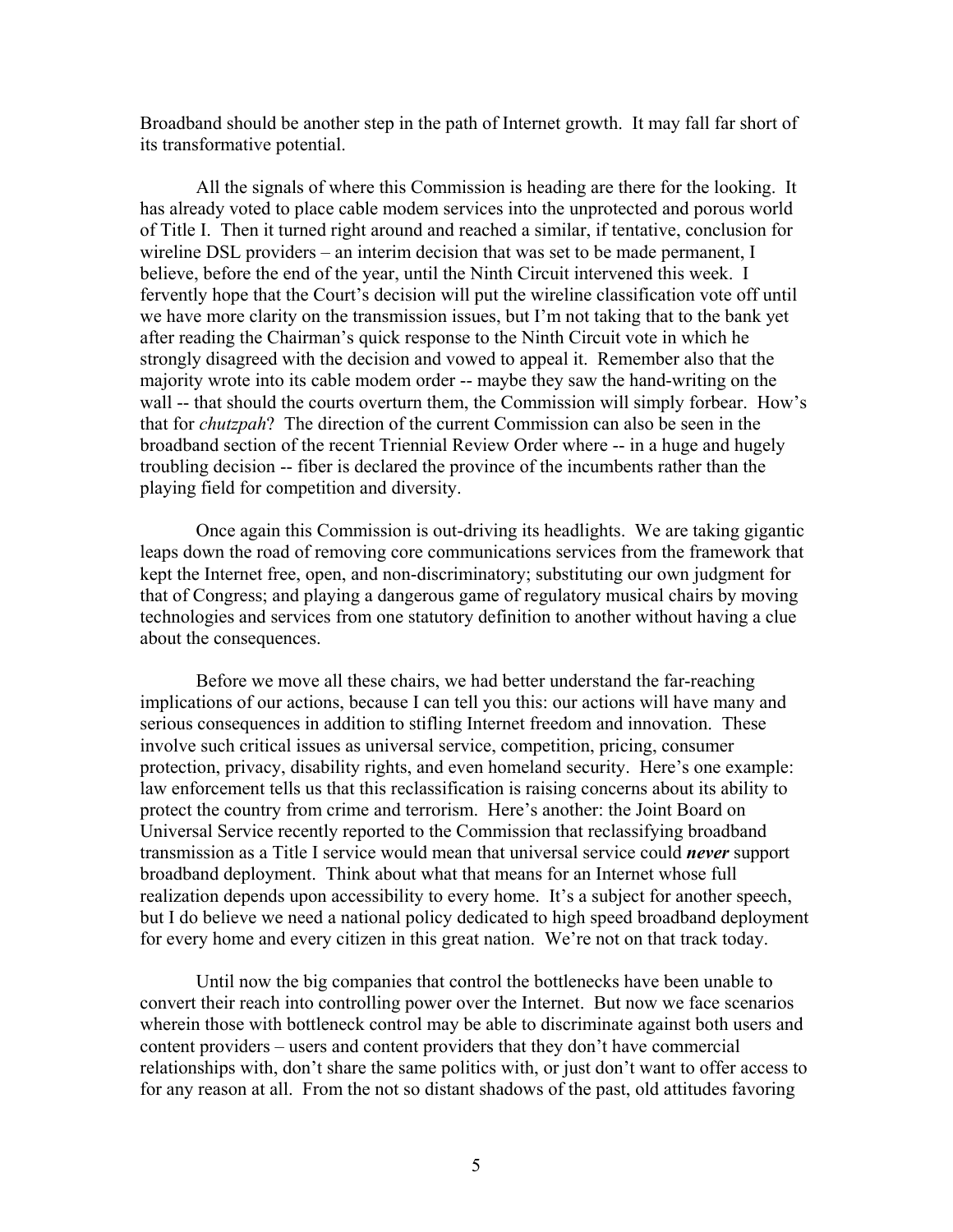industry consolidation and limited access are again seeking to reestablish themselves. Free from the dynamic of competition, a favored few interests may try to set up shop as gatekeepers of the Internet. The sign will be posted clearly: "Entrepreneurs Need Not Apply." With the on-ramps to the Internet under exclusive or at least limited control, we the citizenry could be left with an Internet of fenced gardens and walled prairies. Fences may make good neighbors; they do nothing to energize a dynamic Internet.

 A *Washington Post* story got me thinking about this recently. Some of you may recall the scenario it depicted of someone trying to phone in an order for a down jacket from Land's End, only to be told by the phone company that the call was being redirected to L. L. Bean, which had paid the phone company to be the exclusive purveyor of down jackets to its customers. It may sound far-fetched but discrimination in less dramatic guise could soon be legal. Think about what could happen if your broadband Internet provider could limit or retard your access to, say, certain news sources or political sites. Or what if your provider decided that you couldn't make use of new and improved filtering technology to prevent your children from cruising unprotected through the more obscene alleys of the Internet because it wasn't their filter? Or what if it prevented you from using some superior spam-jamming technology that could eliminate all that clutter from your in-box because it could block *their* spam? Or what if your broadband Internet provider decided that it wanted to impose usage restrictions to prevent the use of Virtual Private Networks by small businesses and telecommuters? Or streaming video? Guess what? Some of this is already happening. And I am told there is already a healthy market out there for so-called "policy-based routers" that allow providers to do all this. Is this how the end-to-end principle ends?

Let me try to put this issue into its broader context. The proposals related to the Internet are the third front on the battlefield for control of our communications future. Across almost the entire communications landscape, the Commission is allowing networks to be closed, competition to be undermined and innovation to be stifled. The other two fronts in this war, in addition to the Internet, are equally threatening.

On one of those fronts, the battle still rages over the Commission's decision to allow massive concentration in the media world. On June 2, we voted to walk away from many of our media concentration safeguards. At issue in that huge vote was how America's TV, radio, and newspapers are going to look for many years to come. Who is going to control the media? How many -- or, rather, how few -- companies? For what purposes? I think I exaggerate not at all to say that the issue is whether a few large conglomerates will be ceded content control over our music, entertainment and information; gatekeeper control over the civil dialogue of our country; and veto power over the majority of what we and our families watch, hear and read.

As the June 2 vote approached, I saw two divergent paths that the Commission could travel. Down one path was a reaffirmation of America's commitment to local control of our media, diversity in news and outlook, continuing opportunity for competitive entry, rededication to encouraging local creativity and genius through local media and independent programming, and understanding that access to the public's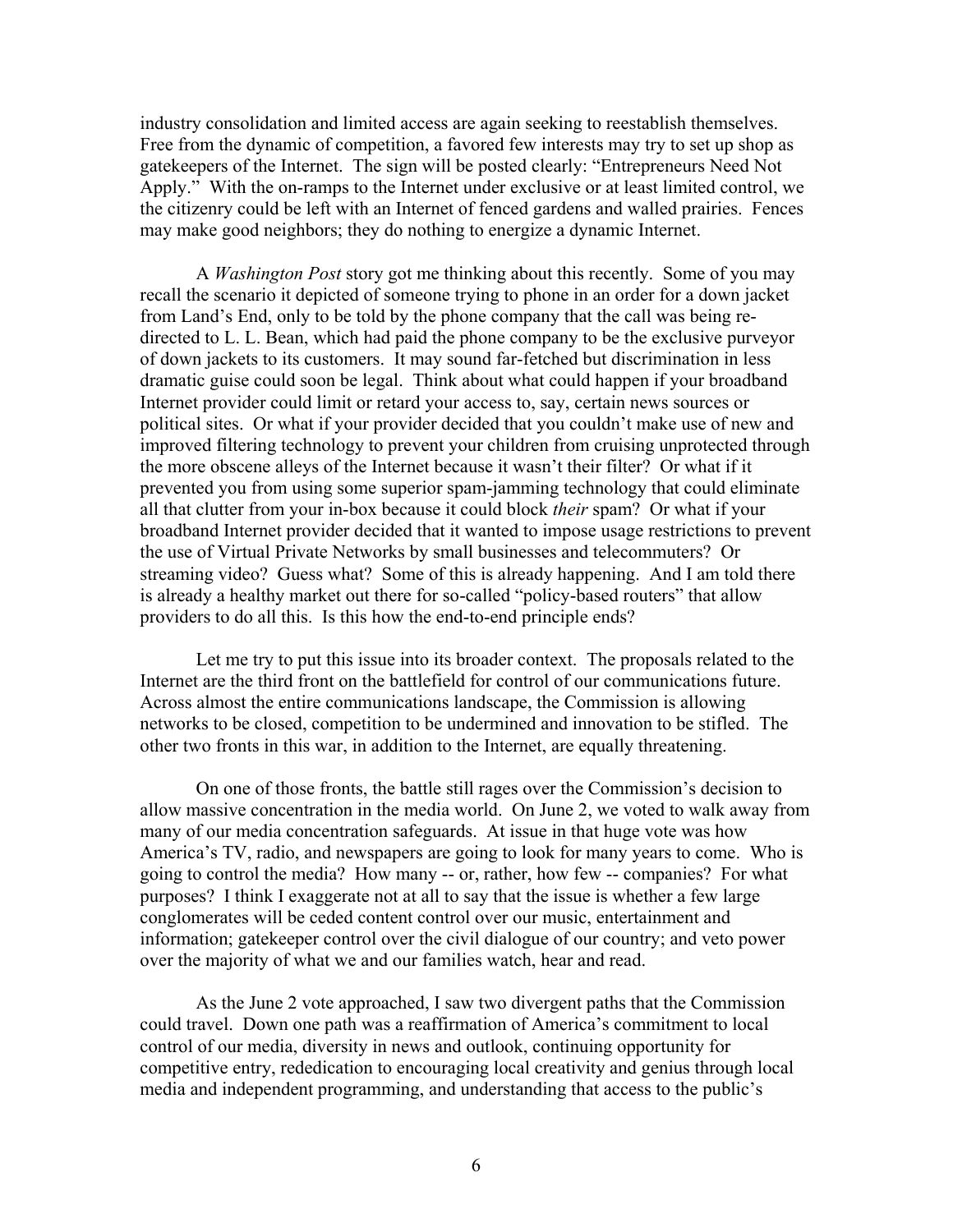airwaves is vital for our democratic future. This path beckoned us to update our rules to account for technological and marketplace changes, yes, but without abandoning core values going to the heart of what the media mean in our country.

 Down the other path was evermore control over media choke-points by fewer corporate giants. Down this path we surrender awesome powers over our news, information and entertainment to a handful of large conglomerates, empowering the latter to tighten the circle of their control and to deny contrasting news, information and viewpoints the oxygen of distribution they need in order to breathe. Down this path we bid farewell to the days of innovative independent programming, farewell to diversity of viewpoint and outlets, and farewell to preserving time-honored values of localism, diversity and competition.

A majority at the Commission chose the wrong path. Where are localism, diversity and competition in a decision that allows Big Media companies to wield up to three TV stations, eight radio stations, the already monopolistic newspaper, and potentially the cable system and Internet access in the larger markets. *Localism? Try centralization? Diversity? Try uniformity. Competition? Try monopoly, oligopoly and denial of access.* And, shortly, we may bestow similar glad tidings onto Big Cable. Once upon a time, cable was going to save us from too much network control of the broadcast media. Today 90 percent of the Top 50 cable channels are controlled by the same corporations that own the TV networks and the huge cable systems. Then we were told not to worry because the Internet would be the ultimate protection. We looked at the top 20 news sites on the Internet. Guess who controls most of them? The same big companies that provide us with our TV and newspaper news. Some protection.

The third front is telecom. I see here much of the same mind-set that I have described regarding both our Internet and media concentration agenda. While many inside our Beltway world are focused on the outcome of the Triennial Review decision concerning voice competition in traditional telephony, the real story -- and infinitely more important long-term -- is how the majority closed up shop on broadband and data competition. After all, we're headed soon for a world where there is no exclusive voice service, where all services are data and voice is just one of many data functions. And we're arranging the field of play so that real competition won't have a fighting chance. This isn't about new rules for new wires. It's about no rules for old incumbents. It's about putting the fiber of the future under the ever-tighter control of a few major players. No, we won't say it that way, but try to find someone who can go out and raise capital and compete against those who the market will declare the victors in the great FCC policy debate. More germanely, try to find a critical mass of such potential competitors. I believe in my bones that re-monopolization or oligopolization or duopolization -- or whatever you want to call closing the circle of control and access -- are not the cures for telecom's problems.

 I fail to see how innovation, technology development, new business models and consumer protections can survive, leave alone thrive, in a world wherein the circle keeps closing. I want to see real competition in broadband. I want to encourage everyone --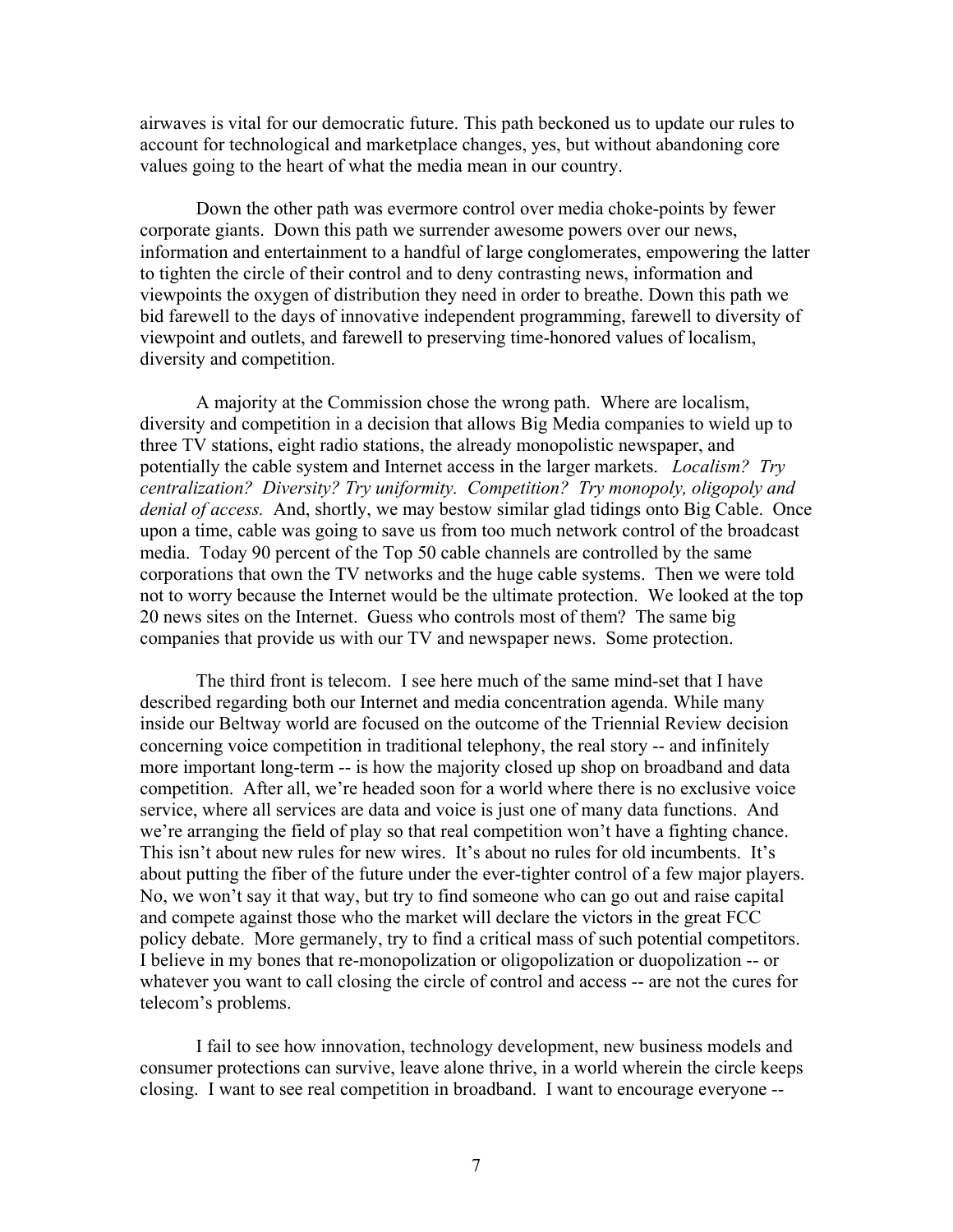not just the big innovators, but entrepreneurs tinkering in their garages and smallbusiness innovators with great ideas and new business models -- to come up with the best technology and the most consumer benefits that the genius of this country can create. I want to focus not just on the architecture of the Internet, but on the architectures of invention and innovation and creation and entrepreneurship and access that have fueled so much of this country's progress in the past and without which the dynamic and liberating potential of all these new technology tools will be denied the chance to do what they can do for America. Our broadband and Internet-centered future must be made to crackle with the myriad possibilities of digital communications. But first we must expand our vision and expand our thinking.

These two decisions on media and telecommunications cracked open the window for me so I could begin to grasp the meaning of this Commission's votes for closed systems, acceptance of discrimination and support of entrenched business models. Then I began to realize we were going down the same road for the Internet. The curtains flew open and light poured in, but the sunshine brought no happiness – only despair. It's all part of the same phenomenon -- whether it is creative artists who are denied play time on the media, or competitors who are being phased out of phone company broadband, or bloggers who could be deprived of their customary freedom on the Internet.

 So, yes, I am worried. I think we really are teetering on a precipice. We have already inflicted heavy damage on our media and telecom systems. And we could be on the cusp on inflicting terrible damage on the Internet. If we embrace closed networks, if we turn a blind eye to discrimination, if we abandon the end-to-end principle and decide to empower only a few, we will have inflicted upon one of history's most dynamic and potentially liberating technologies shackles that make a mockery of all the good things that might have been.

But the doom-sayer brings more heartening news, too. The good news is that this battle is not over. It's pretty far advanced, no doubt about that. But I do believe we can still correct our course. Good policy can yet prevail.

We have courts stepping into the fray, whether it's the Third Circuit staying the new media ownership rules or the Ninth Circuit correcting our rush to broadband transmission reclassification. Congress is actively involved. Just as encouraging, maybe more so, there are a few flickering signs that a deeper and better discussion may finally be starting. Its focus is on the principles of openness. And I can think of no better jumping-off point for an Internet dialogue than by restating our commitment to the original principle of openness that made the Internet great. We are fast moving to a world wherein so much of our lives will be organized through transactions that have to travel in one way or another along the digital highways of the Internet. To keep these roads trafficked with opportunity, innovation and investment, we need a new principle of nondiscrimination. Those with bottleneck control over the transmission facilities that are the on-ramps to the Internet should have to guarantee -- not a principle, not a best effort, but a *guarantee* --that all comers will be treated equally and that they will not use their power over bottlenecks to discriminate between different content, users or usage. Recent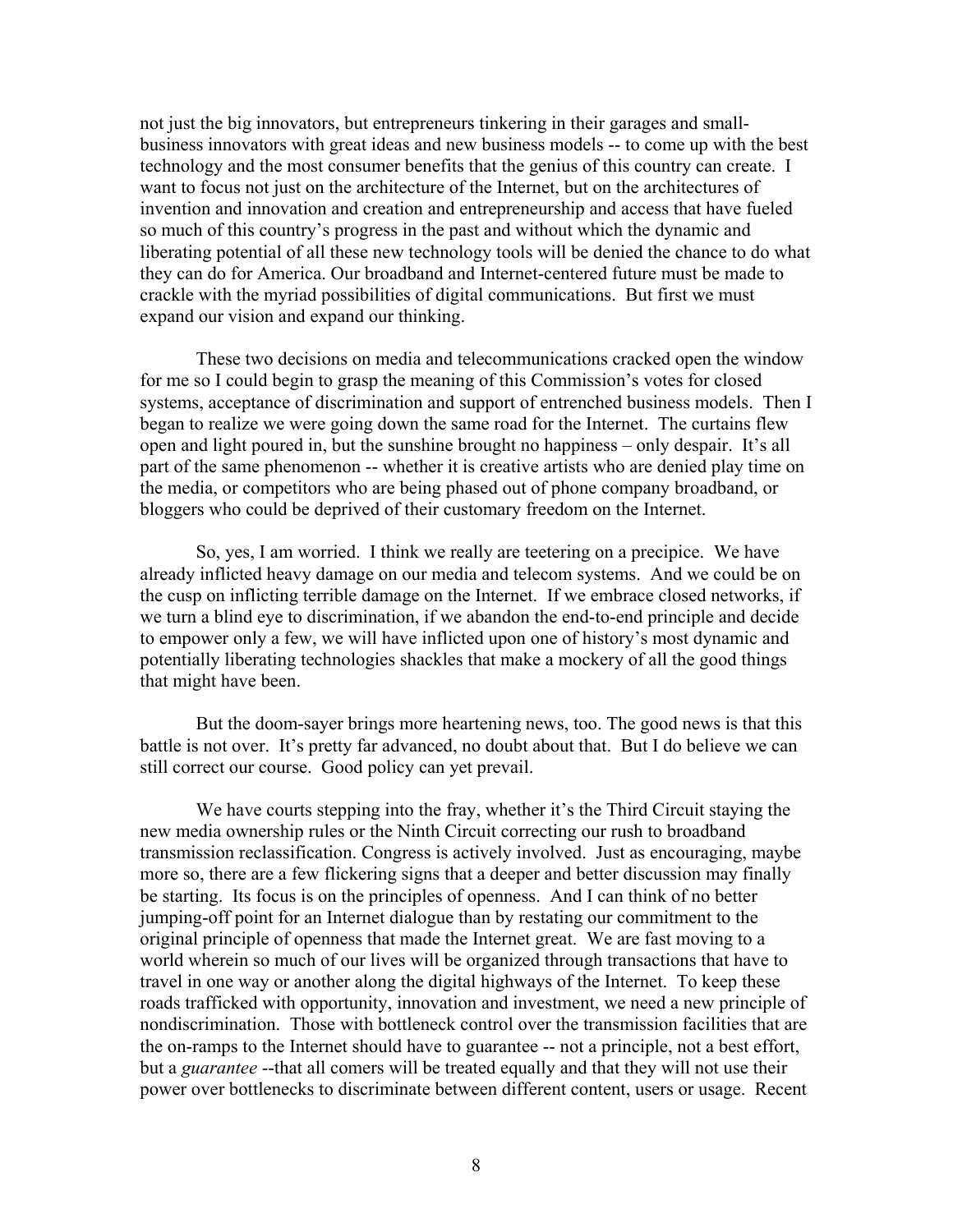movement in the direction of openness by a few in the cable industry, especially, is good and welcome news; it is not a substitute for a policy that provides such openness for all to see and understand and possess. Until that happy day when we have a robust and competitive market for access and where there are no longer any dangerous bottleneck facilities on a network, the Commission should be on record that conduits must be accessible, neutral and open to all comers, just as they are in the dial-up world.

In the dial-up world, there is something akin to consumer sovereignty. The consumer has jurisdiction over the applications that prevail. And what power that is! No network owner telling you where to go and what to do. You run the show. This freedom – this openness – has always been at the heart of what the Internet community and its original innovators have celebrated. Anyone can access the Internet, with any kind of computer, for any type of application, and read or say what they want. No one can corner control of the Internet for their own purposes. Why shouldn't this principle be guaranteed in the broadband world? And if some tell us this is going to happen anyway, then why not join together and declare it a principle for all to understand?

Some would prefer to go down the road of open access. Others argue that the solution is net neutrality. Some want both. I'm not ready to endorse either as the exclusive solution. But let me offer a piece of friendly advice: the first need now is for unity in the face of a real threat to the Internet. Let's not be distracted or divided by the "how" until we get agreement on the basic principle. Internet openness and freedom are threatened whenever someone holds a choke-point that they have a legal right to squeeze. That choke-point can be too much power over the infrastructure needed to access the Internet. And it can also be the power to discriminate over what web sites people visit or what technologies they use. So we won't resolve the problem by focusing on one symptom alone and trying to make it go away. We need first to establish, for all to see and understand, that the goal of our policy must be to maintain and even enhance openness and freedom on the Internet and to fight discrimination over ideas, content and technologies. I like to call it "Clear Rules for Old Values," but whatever you call it, it should be Job One for all of us interested in the future of the Net.

So, to close, yes, I am worried that we could be witnessing the beginning of the end of the Internet as we know it. And that maybe we will never experience the Internet as it might one day be. "Over the top," some of you will say. But I worry that too often we just tell ourselves, "That can't happen," or "If anyone tries that, Congress will step in." All I know is that picking up the pieces after the fact is usually more difficult and certainly messier than solving problems before they reach critical mass. A lot of forces are converging out there, including not just new technologies that create opportunity but new technologies that facilitate closure and control. Economic policies that often seem to favor consolidation are converging with regulatory policies that eagerly pave the way. These are powerful currents. Our much vaunted digital migration could end far short of its destination. My concern is all the greater because I see the same policy approach informing so many of our decisions across the broad spectrum of telecommunications and media issues.